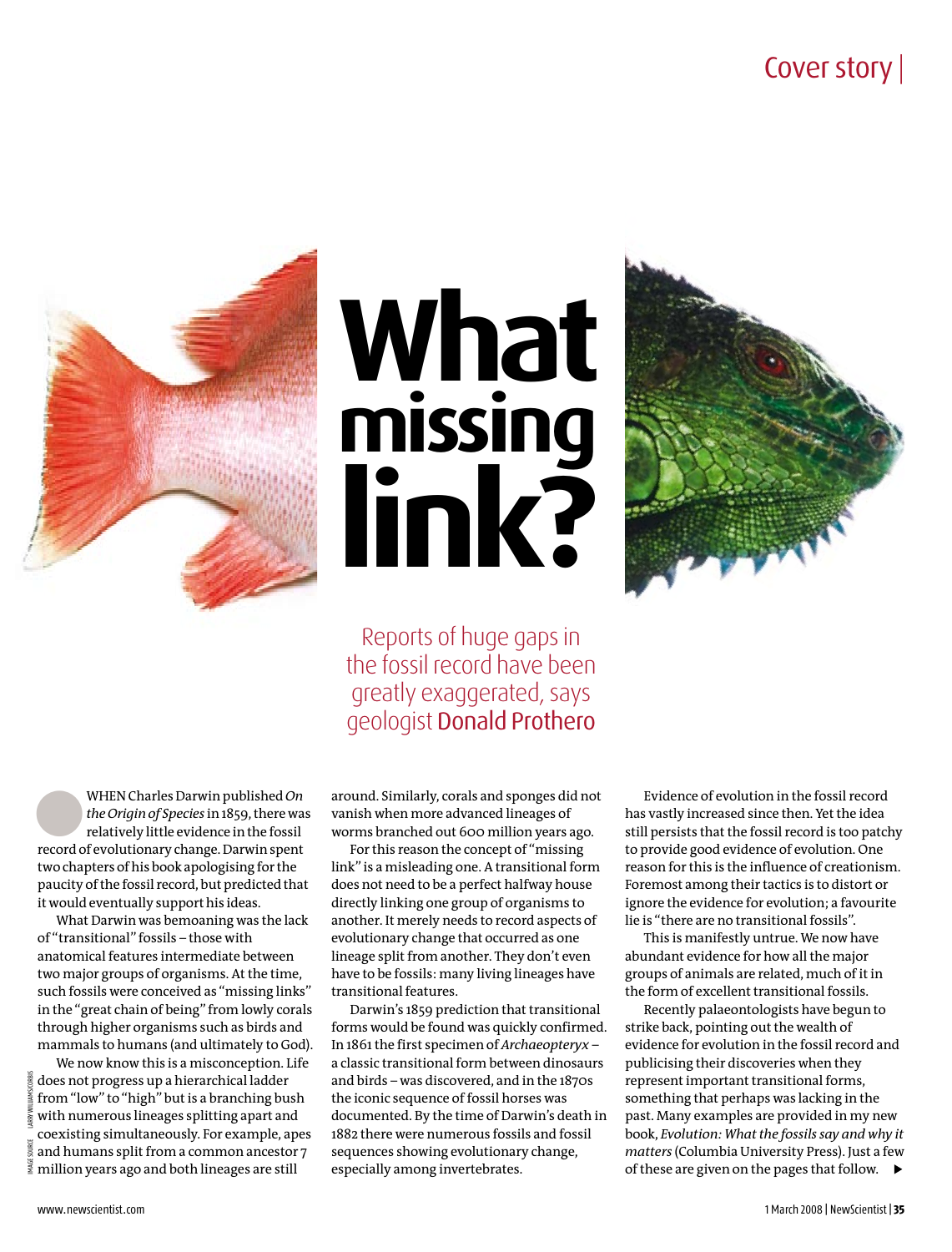Perhaps the most complete set of transitional fossils is the so-called "fishibian" sequence showing the steps by which fish crawled out of the water and onto the land during the Devonian period (see Illustration, right). The first of these to be discovered was *Ichthyostega*, in 1932, though it was not properly described until 1996. Its limbs and skull were amphibian-like, but it had a fish-like tail and gill coverings, as well as a classic fish characteristic: a lateral-line sensory system for detecting currents in water. Since then an incredible array of fishibians has been found spanning the entire transition, from the distinctly fish-like *Eusthenopteron* to the fourlegged amphibian *Hynerpeton*.

The latest fishibian is *Tiktaalik* from Ellesmere Island in the Canadian Arctic (*New Scientist*, 9 September 2006, p 35). It had fish-like scales, jaws and palate, but – like amphibians – it had a mobile neck and head, an ear capable of hearing in air, and bones in the fins that were intermediate between those of fish and *Acanthostega*. The fossil record of the fish-toamphibian transition is now among the best documented of all.

Another key transition in animal evolution was the appearance of the vertebrates. For more than a century, evidence has been accumulating from anatomy and embryology that the Chordata phylum (which includes the vertebrates) evolved from the echinoderms – sea urchins, starfish and their kin. This has now been corroborated by molecular biology. We also have an array of fossils and living organisms to tell the story of the transition.

One of these is the living phylum Hemichordata (the acorn worms and filterfeeding pterobranchs). These are neither echinoderms nor chordates but share features with both. Next up are the sea squirts, or tunicates. Though adult sea squirts are similar to pterobranchs, the larvae look much like primitive fish, with a muscular tail supported by a "backbone" of cartilage, the notochord – the defining feature of the chordates.

The transitional sequence continues with a group of obscure invertebrates called the lancelets. These resemble tunicate larvae, and probably evolved from a tunicate-like creature through "neoteny" – retention of juvenile features in adulthood. With a notochord, muscular tail, gill slits, a digestive tract along the belly and many other chordate features, lancelets are the most fish-like invertebrates known. They have been around since the Cambrian: we have a number of good lancelet fossils such as *Pikaia* from the Burgess Shale and similar fossils from Chengjiang.

Cambrian rocks in China have also yielded fossils of the earliest-known vertebrates, the soft-bodied jawless fish *Haikouella, Haikouichthys*, and *Myllokunmingia*. These creatures did not yet have a hard bony skeleton, but have all the other features of jawless fish supported by a skeleton of cartilage. Placed in sequence, the acorn worms, tunicates, lancelets and soft-bodied jawless fish show the complete set of steps needed to evolve a vertebrate from an invertebrate ancestor.

You could not ask for a better "missing link" between the nematodes and the arthropods, except it's not missing – we've known about velvet worms for over a century in both the living fauna and the fossil record.

### Fishibians





o. louis mazzatenta/ngs



Another excellent example of a transitional sequence is the evolution of mammals from their ancestors, the synapsids. These were once called "mammal-like reptiles", but that term is no longer used because synapsids are not reptiles – the two groups evolved in parallel from a common ancestor.

In this instance, we have hundreds of beautiful fossils of skulls as well as many complete skeletons that document the transition over 100 million years from the late Carboniferous to the early Jurassic.

The earliest synapsids would have looked just like lizards to most people, but they already had the characteristic feature of synapsids – a lower temporal opening on the back part of the skull, which allowed for the attachment of, and gave room for, increasingly large and complex jaw muscles. By the early

# Synapsids

**42 You couldn't ask for a better missing link – except that it's not missing. We've known about it for more than a century"**  $\sum_{\text{www. new scientist.com}}$ **missing link – except that it's not missing. We've known about it**  for more than a century"

### Lancelets

# Velvet worms

The Cambrian period (542 to 488 million years ago) was a pivotal time in the history of life, an era of rapid evolutionary innovation in which most of the animal phyla we recognise today made their first appearance. One of these was Arthropoda: insects, spiders, scorpions, crustaceans and their relatives – perhaps the most successful group of animals the world has ever known.

A classic example of a transitionary form links the arthropods to the lineage they split from in the Cambrian, namely, the nematode worms. These are the "velvet worms" or Onychophora.

In many respects, the velvet worms resemble nematodes, but they also have key attributes of the arthropods – most notably segmented legs that end in hooked claws. They also have many other features found in arthropods but not nematodes, including an outer layer made of chitin, which they moult on a regular basis, antennae, compound eyes and arthropod-like mouthparts.

Fossilised examples of early velvet worms are known from a handful of amazing fossil deposits that have preserved soft body parts, in particular the middle-Cambrian Burgess Shale in British Columbia, Canada, and the slightly older Chengjiang fauna from Yunnan province in China. There are also around 80 species of velvet worms living today, mostly found in the vegetation of tropical forests.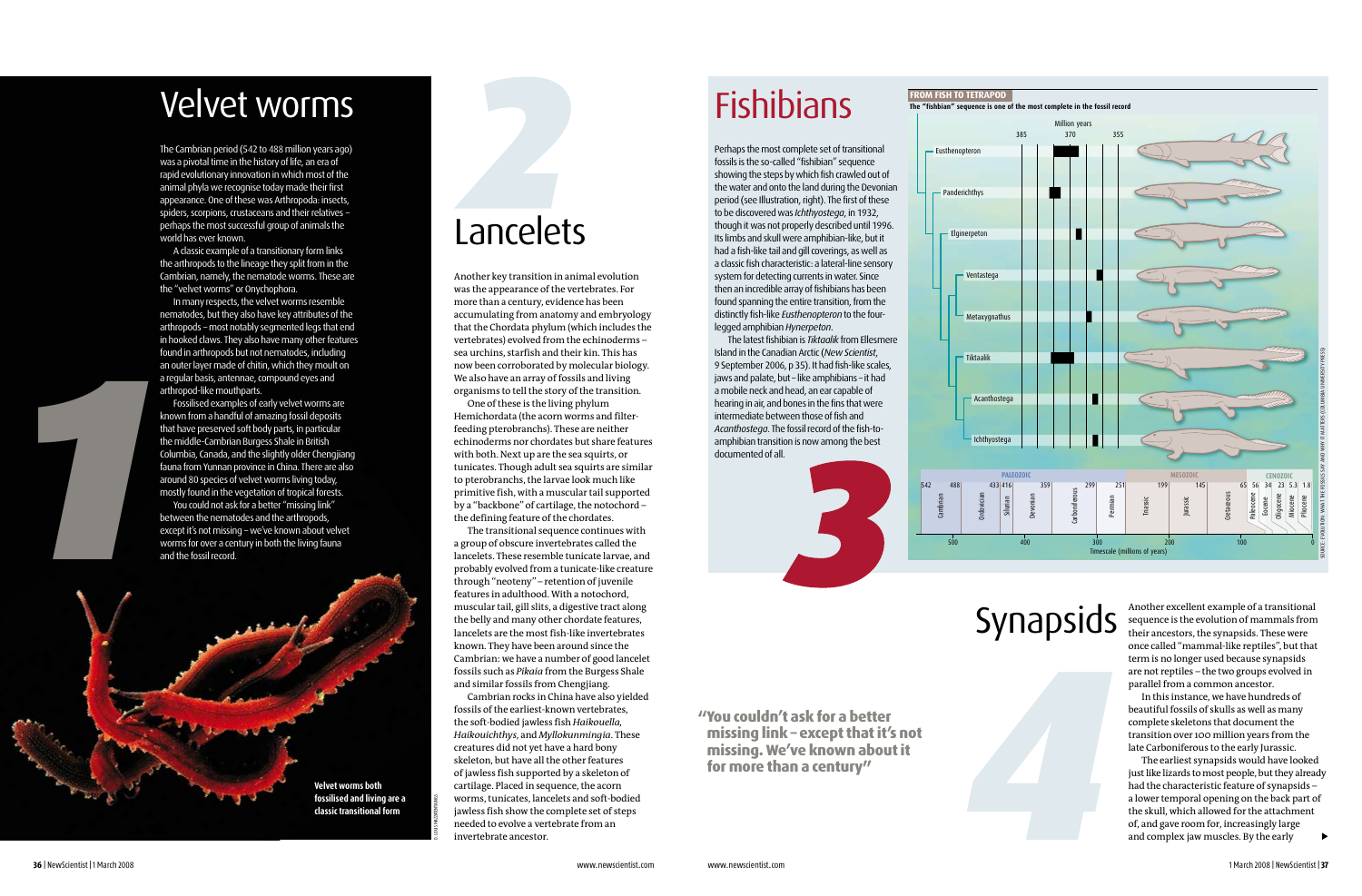### **FROM JAWBONES TO EAR BONES**

As mammals evolved from reptile-like synapsids, part of their<br>lower jaw migrated into the ear to become the hammer and anvil. The sequence of events is preserved in the fossil record

synapsids, such as the finback *Dimetrodon* (familiar from children's dinosaur books, but it's not a dinosaur). Although it was primitive in most respects, it had several advanced mammalian features, including specialised canine teeth for stabbing.

The late Permian was dominated by a wide array of dog- and bear-sized synapsids. Some of these were very mammal-like, with highly specialised teeth and a larger temporal opening to accommodate larger jaw muscles, and eventually muscles that would have given Of all the lies about transitional fossils told by creationists, none are as egregious as the claim that there are no intermediate forms among the dinosaurs. The dinosaur fossil record is actually good, with transitional fossils connecting all the iconic dinosaur groups to the earliest dinosaurs of the Triassic and, ultimately, to the common ancestor of all dinosaurs.

For example, we have fossils showing the evolution of the huge, long-necked sauropods such as *Brachiosaurus* from transitional forms known as prosauropods. Others show the ancestry of the large predatory theropods such as *Tyrannosaurus rex*, the duck-billed dinosaurs, stegosaurs and ankylosaurs.

One striking example is the horned dinosaurs, or ceratopsians. The best known is *Triceratops*, but this was only one of a dozen or more horned dinosaurs wandering around in the late Cretaceous with numerous variations including the number and shape of horns, and size and shape of neck frills.

All of these late ceratopsians are descended from earlier dinosaurs that were also large and quadrupedal with a neck frill, but lacked horns,



**The evolution of the horned behemoth** *Triceratops* **can be traced back to a small two-legged ancestor**

 **" The fossil record of the dinosaurs is actually good, with transitional forms of all the iconic groups"** 



them the ability to chew. They also had the beginnings of a "secondary palate", which separates the mouth from the nasal passages and allows simultaneous eating and breathing. These late Permian synapsids had a much more upright, mammal-like posture than the sprawling *Dimetrodon*.

Among the striking evolutionary changes occurring in the synapsids was in their lower jaws. Most reptiles have several bones in the lower jaw, and *Dimetrodon* shares this characteristic. But mammals have only a single lower jawbone, the dentary. Throughout synapsid evolution, we see the gradual reduction of the non-dentary elements of the jaw as they are crowded towards the back and eventually lost. The dentary bone, in contrast, gets larger and takes over the entire jaw. In the final stage of evolution, the dentary bone expands until it makes direct contact with the skull and develops a new articulation with it (see Illustration, left). The old reptilian jaw articulation is lost, but there is one amazing transition fossil, *Diarthrognathus* from the early Jurassic of South Africa, that has both jaw articulations in operation simultaneously.

Where did the rest of the non-dentary bones go? Most were lost, but the articular bone and the corresponding quadrate bone of the skull are now the malleus ("hammer") and incus ("anvil") bones in your middle ear. This may seem bizarre until you realise that most reptiles hear with their lower jaws, transmitting sound from this to the middle  $\bar{\xi}$  ear through the jaw articulation. In addition,  $\frac{1}{2}$  during embryonic development, the middle ear bones start in the lower jaw, and then eventually migrate to the ear.



In the Triassic and early Jurassic, the protomammal story culminated in the most advanced of all the synapsids, the cynodonts. They had a mammal-like posture, a fully developed secondary palate, a large temporal opening for multiple sets of jaw muscles allowing complex chewing movements, and highly specialised molars and premolars for grinding and chewing. Some of them probably had hair. Many of the later species of cynodonts are so mammal-like that it has long been controversial as to where to draw the line between true mammals and the rest of the synapsids.

The oldest fossils that palaeontologists now agree are mammals come from the late Triassic. They were shrew-sized, with a fully developed joint between the dentary bone and the skull, and three middle-ear bones. Thanks to the fossil record, we have a full picture of how they evolved from synapsids.



We don't just have a good record of the evolution of early mammals. The entire evolutionary history of mammals is probably better known than that of any group of vertebrates. We have excellent transitional forms that demonstrate the evolution of rodents, rabbits, cats, dogs and others. Horse evolution is well documented, but what is less well known is the excellent fossil record of their relatives, the rhinoceroses and tapirs.

All horses, tapirs and rhinos can be traced back to a common ancestor in the late Paleocene of Asia. In fact, the earliest ones look so similar that only a specialist can tell them apart using subtle differences in the cusps and crests of their teeth, and slight variations in the skull and skeleton.

Through the Eocene, the fossil record shows how the horse, rhino and tapir lineages

such as *Protoceratops, Leptoceratops* and *Graciliceratops*. These in turn can be traced back to the early Cretaceous *Psittacosaurus*, which was small and bipedal, but still had characteristic ceratopsian features such as a neck frill and a "beak".

The entire ceratopsian lineage can now be traced back to a newly described late Jurassic dinosaur, *Yinlong*. Its name means "hidden dragon" – it hails from the region of the China where *Crouching Tiger, Hidden Dragon* was filmed. It was also small and bipedal, but the bones in the back of the skull are intermediate between those found in all ceratopsians and those in their nearest relatives, the pachycephalosaurs, which had a thick dome of bone over their skulls. You could not ask for finer examples of transitional dinosaurs.

> diverged. Tapirs, for example, develop from animals about half a metre high, such as *Homogalax*, to larger creatures with teeth adapted for leaf eating and a characteristic notch in the nasal region, which indicates the presence of a muscular proboscis. This notch develops gradually until it reaches the advanced stage seen in living forms. The fossil record of the rhinoceroses is even more complete. Starting with dog-sized creatures, such as the early Eocene *Hyrachyus*, that are barely distinguishable from early tapirs and horses, fossil rhinos gradually diversify into a wide variety of forms. Some became large and hippo-like, others developed long legs and slender bodies for running. Some of these "running rhinos" became

gigantic, culminating in the huge indricotheres, which were about 7 metres high at the shoulder and weighed 20 tonnes. None of these early rhinos had horns.

The living rhino family began in the middle Eocene with primitive creatures like *Teletaceras*, which looked much like a running rhino except for the distinct combination of a chisel-like upper tusk and pointed lower tusk, which defines the modern family. Throughout their evolution, modern rhinos show numerous changes in their teeth, size and shape, including two independent cases of evolving horns on the nose, three independent evolutions of dwarfism, and three independent occurrences of fat-bodied, short-legged hippo-like lineages. Most of these lineages vanished during an extinction at the end of the Miocene; those lineages that persisted in Africa and Eurasia were the ancestors of today's five living species.